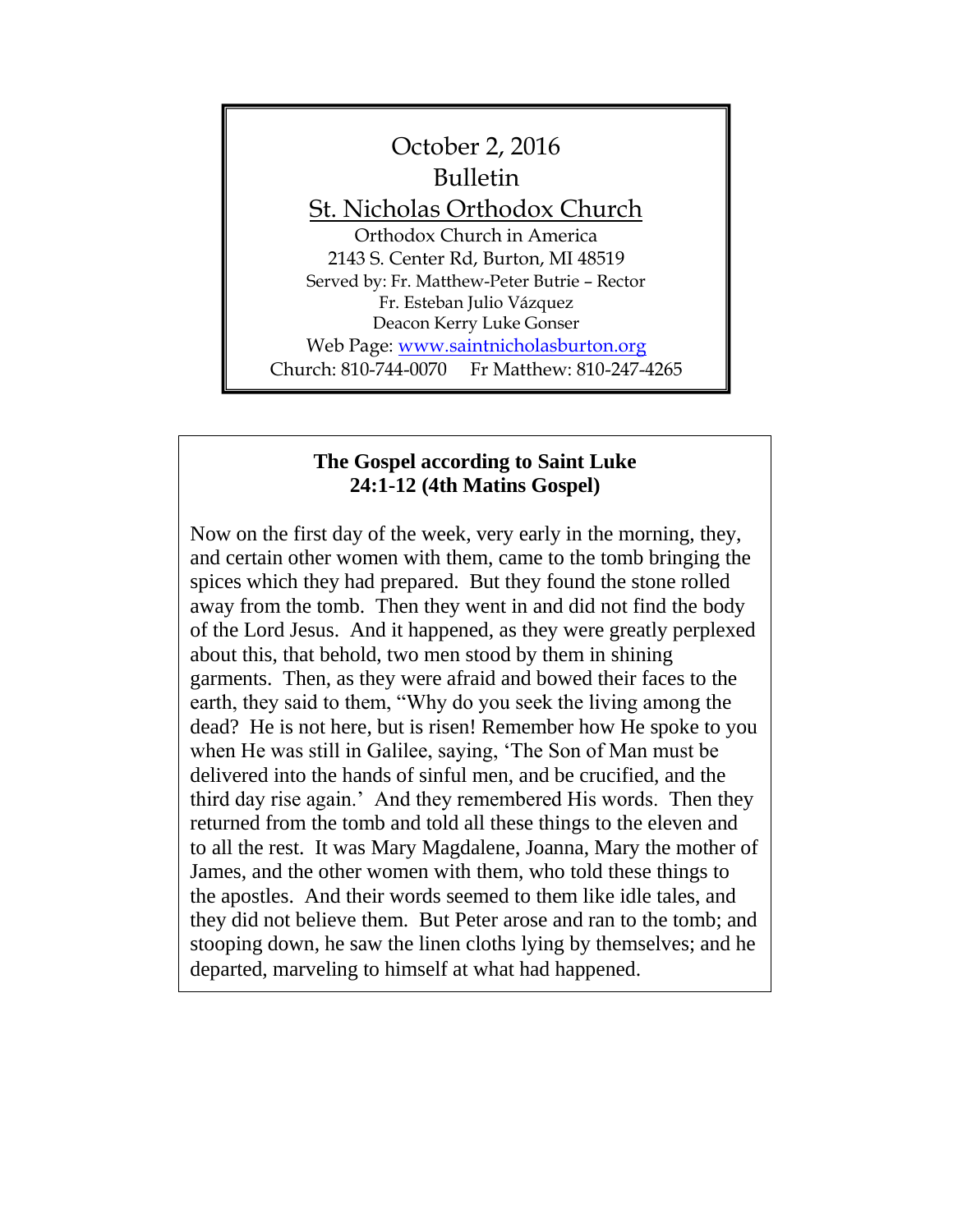**SUNDAY, OCTOBER 2, 2016 15th SUNDAY AFTER PENTE-COST — Tone 6. Hieromartyr Cyprian, Virgin Martyr Justina, and Martyr Theoctistus, of Nicomedia (304). Bl. Andrew, Fool-for-Christ, at Constantinople (936). Repose of Rt. Blv. Princess Anna of Kashin (1338). Ven. Cassian of Uglich (1504). Martyrs David and Constantine, Princes of Georgia (740). Righteous Warrior Theodore Ushakóv (1817).**

# **TROPARIA**

**(Tone 6)** The angelic powers were at Thy tomb the guards became as dead men. Mary stood by Thy grave, seeking Thy most pure Body. Thou didst capture hell, not being tempted by it. Thou didst come to the Virgin, granting life. O Lord who didst rise from the dead: glory to Thee!

**(Tone 4)** In truth you were revealed to your flock as a rule of faith, a model of meekness, and teacher of abstinence, so you won the heights by humility, and riches by poverty, O Holy Father Nicholas, intercede with Christ God to save our souls.

# **KONTAKION**

**(Tone 6)** Protection of Christians never failing, Mediatress before the Creator, ever constant. Do not despise the voice of prayer of sinners, but in your goodness come to help us who faithfully call upon you. Hasten to entreat, hurry to pray, O Theotokos, interceding always for those honor you.

# *The Prokeimenon in the Sixth Tone:* **O Lord, save Thy people / and bless Thine inheritance!**

*v.* **To Thee, O Lord, will I call. O my God, be not silent to me!**

# **THE READING FROM THE SECOND EPISTLE OF THE HOLY APOSTLE PAUL TO THE**

**CORINTHIANS. (4:6-15)** Brethren: it is the God who commanded light to shine out of darkness, who has shone in our hearts to give the light of the knowledge of the glory of God in the face of Jesus Christ.But we have this treasure in earthen vessels that the excellence of the power may be of God and not of us.We are hard-pressed on every side, yet not crushed; we are perplexed, but not in despair; persecuted, but not forsaken; struck down, but not destroyed – always carrying about in the body the dying of the Lord Jesus, that the life of Jesus also may be manifested in our body.For we who live are always delivered to death for Jesus' sake, that the life of Jesus also may be manifested in our mortal flesh.So then death is working in us, but life in you.And since we have the same spirit of faith, according to what is written, "I believed and therefore I spoke," we also believe and therefore speak, knowing that He who raised up the Lord Jesus will also raise us up with Jesus, and will present us with you. For all things are for your sakes, that grace, having spread through the many, may cause thanksgiving to abound to the glory of God.

# *Alleluia, Tone 6*

v: He who dwells in the shelter of the Most High will abide in the shadow of the heavenly God.

# *v:* **He will say to the Lord: "My Protector and my Refuge; my God, in Whom I trust!"**

**THE READING FROM THE HOLY GOSPEL ACCORDING TO SAINT LUKE (6:31-36)** At that time,

Jesus told His disciples, "As you wish that men would do to you, do so to them. If you love those who love you, what credit is that to you? For even sinners love those who love them. And if you do good to those who do good to you, what credit is that to you? For even sinners do the same. And if you lend to those from whom you hope to receive, what credit is that to you? Even sinners lend to sinners, to receive as much again. But love your enemies, and do good, and lend, expecting nothing in return; and your reward will be great, and you will be sons of the Most High; for he is kind to the ungrateful and the selfish. Be merciful, even as your Father is merciful."

# **COMMUNION HYMN:**

Praise the Lord from the heavens! Praise Him in the highest! Alleluia, Alleluia, Alleluia!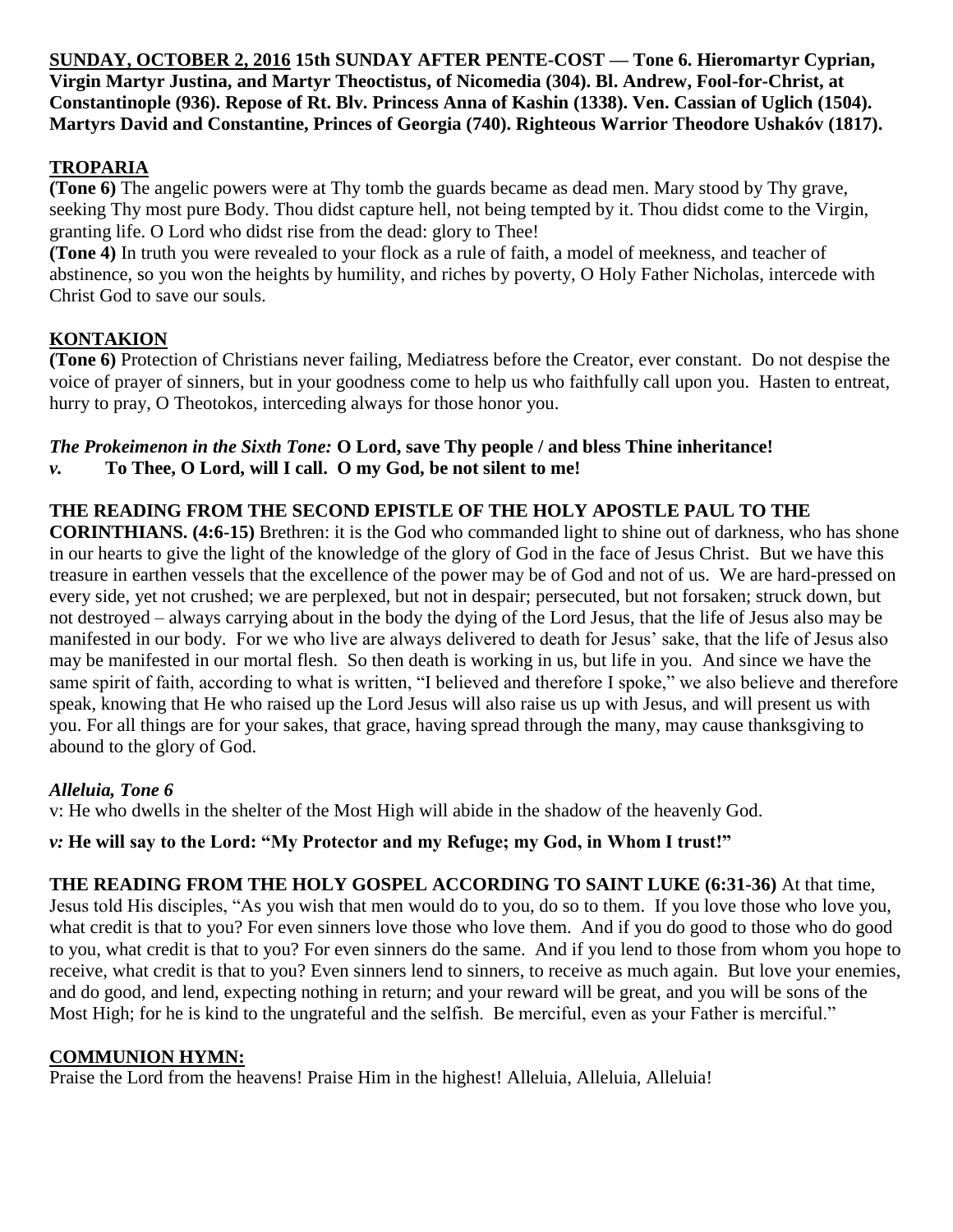# Virginmartyr Justina of Nicomedia

The holy Virgin Martyr Justina suffered for Christ in Nicomedia with the Hieromartyr Cyprian and the Martyr Theoctistus in 304.

At first St Cyprian was a pagan sorcerer, and tried to corrupt Juliana through his magic spells. The holy virgin Justina lived in Antioch. After turning her own father and mother away from pagan error and leading them to the true faith in Christ, she dedicated herself to the Heavenly Bridegroom and spent her time in fasting and prayer. When the youth Aglaides proposed marriage to her, the saint refused, for she wished to remain a virgin. Agalides sought Cyprian's help and asked for a magic spell to charm Justina into marriage. But no matter what Cyprian tried, he could accomplish nothing, since the saint overcame all the wiles of the devil through her prayers and fasting.

Cyrian sent demons to attack the holy virgin, trying to arouse fleshly passions in her, but she dispelled them by the power of the Sign of the Cross and by fervent prayer to the Lord.

Even though one of the demonic princes and Cyprian himself, assumed various guises by the power of sorcery, they were not able to sway St Justina, who was guarded by her firm faith in Christ. All the spells dissipated, and the demons fled at the mere mention of the saint's name.

Cyprian, in a rage, sent down pestilence and plague upon Justina's family and upon all the city, but this was thwarted by her prayer. Cyprian's soul, corrupted by its domination over people and by his incantations, was shown in all the depth of his downfall, and also the abyss of nothingness of the evil that he served.

Once he realized the powerlessness of the demons, St Cyprian rejected them and became a Christian. He was

baptized, and after a time, he was consecrated as a bish op. The Hieromartyr Cyprian converted so many pagans to Christ that in his diocese there was no one left to offer sacrifice to idols, and the pagan temples fell into disuse. St Justina withdrew to a monastery and was chosen Abbess.

During the persecution against Christians under the emperor Diocletian, Bishop Cyprian and Abbess Justina were arrested and brought to Nicomedia, where after fierce tortures they were beheaded with the sword. St Cyprian, fearful that the holy virgin's courage might falter if she saw him put to death, asked for time to pray. St Justina joyfully inclined her neck and was beheaded first.

The soldier Theoctistus, seeing the guiltless sufferings of St Justina, fell at Cyprian's feet and declared himself a Christian, and was beheaded with them.



October 2, 2016

# ား လန္တီလ သန္တီလ သန္တီလ သန္တီလ သန္တီလ သန္တီလ သန္တီလ သန္တီလ သန္တီလ သန္တီလ

#### **CANDLE INTENTIONS FOR THE HEALTH AND BLESSINGS OF**

| Special Intention <i>manufacture and the content of the content of the special</i> Intention <i>Joe Tome</i> |  |
|--------------------------------------------------------------------------------------------------------------|--|
|                                                                                                              |  |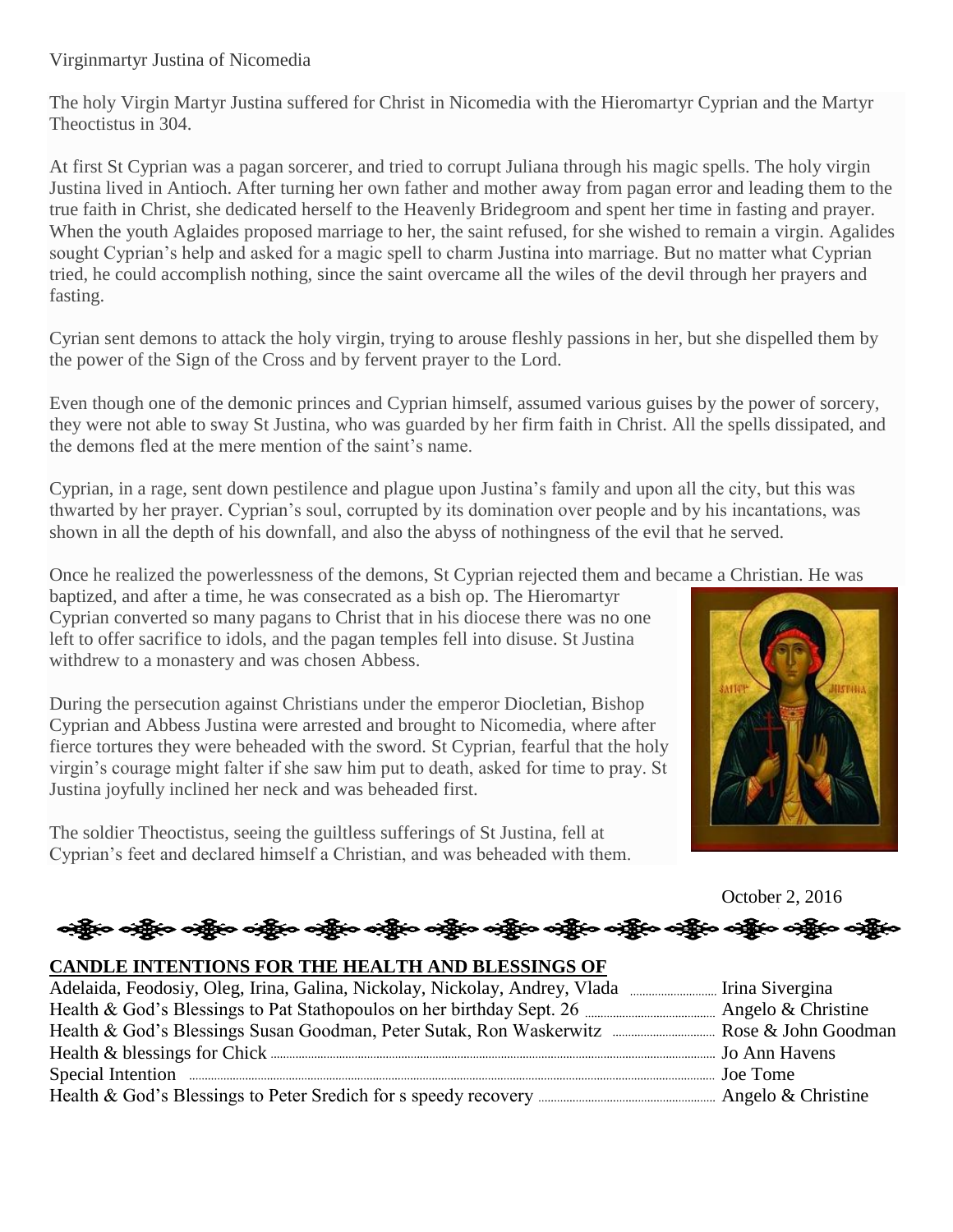| Fr. Andrew, Fr. Joe, Fr. Moses, Deacon Anthony, Aaron, Jo Ann, Nicolai,        |  |
|--------------------------------------------------------------------------------|--|
| Gloria, Laurie, Walt & Zina, Dorothy, Jeanette, Reggie, Ruth & Calvin, Anna,   |  |
| Stojan & Mira, Bosa, Joseph, Helen, Ted & Marlene, Nicholas & Margaret,        |  |
|                                                                                |  |
| Congratulations and Thanksgiving for Bob Edwards on his Chrismation yesterday, |  |
|                                                                                |  |

# **CANDLE INTENTIONS FOR THOSE IN BLESSED REPOSE**

Vasiliy, Andrey, Galina, Nickolay, Vitaliy Irina Sivergina Blessed Repose Sophie Stavridis-1yr <sub>munimum</sub> munimum munimum munimum munimum Angelo & Christine



Welcome all of our friends and visitors to St. Nicholas! Please join us for fellowship, coffee and donuts in our parish hall. Volunteers are needed to serve on Sunday's, please see the sign-up sheet next to the kitchen window to volunteer.

# **NEW PARISHIONERS**

Robert John Edwards Michael Chevalier Jessica Colbert, Julius, James and Dante

**ST. CATHERINES'S LEAGUE** will meet on Wednesday, October 5 at 6:30 pm. New members are always welcome.

**ANNIVERSARY BOOK** We are looking for volunteers to assist with the Anniversary Book (contacting people for ads, help format the book, etc.) Please call the office 744-0070 or email [stnicholas1916@att.net](mailto:stnicholas1916@att.net)

# **CHARITY MINISTRIES**

**HOPE IN A BOX** is collecting Toothbrushes and Toothpaste for the month of October. Place the items in the Blue Box in the hall. Catholic Charities Community Closet will distribute the items.

**FOOD DRIVE** Place non-perishable food items in the other blue box in the hall.

# **NORTH END SOUP KITCHEN We serve Thursday, October 6 from 9 am to 1 pm.**

**100TH ANNIVERSARY BANQUET** The banquet will be held on **Saturday, October 15 at 1pm** at the Davison Country Club with music from Boys from Bouf. **This is the last Sunday that tickets will be sold, no tickets will be sold after October 5.** Tickets are \$30 per adult, \$15 children 12 to 4 yrs and children 3 and under are free.

**ORTHODOX BOOK CLUB** meeting schedule for current book (The Meaning of Suffering): We will then take a week or two break before beginning a new book! All meetings will be held at St. George from 6pm to 8pm. WE HAVE EXTRA BOOKS - INVITE A FRIEND!!!

- TUESDAY 10/04 Read through Page 30
- TUESDAY 10/11 Read through page 62
- TUESDAY 10/25 Finish the book